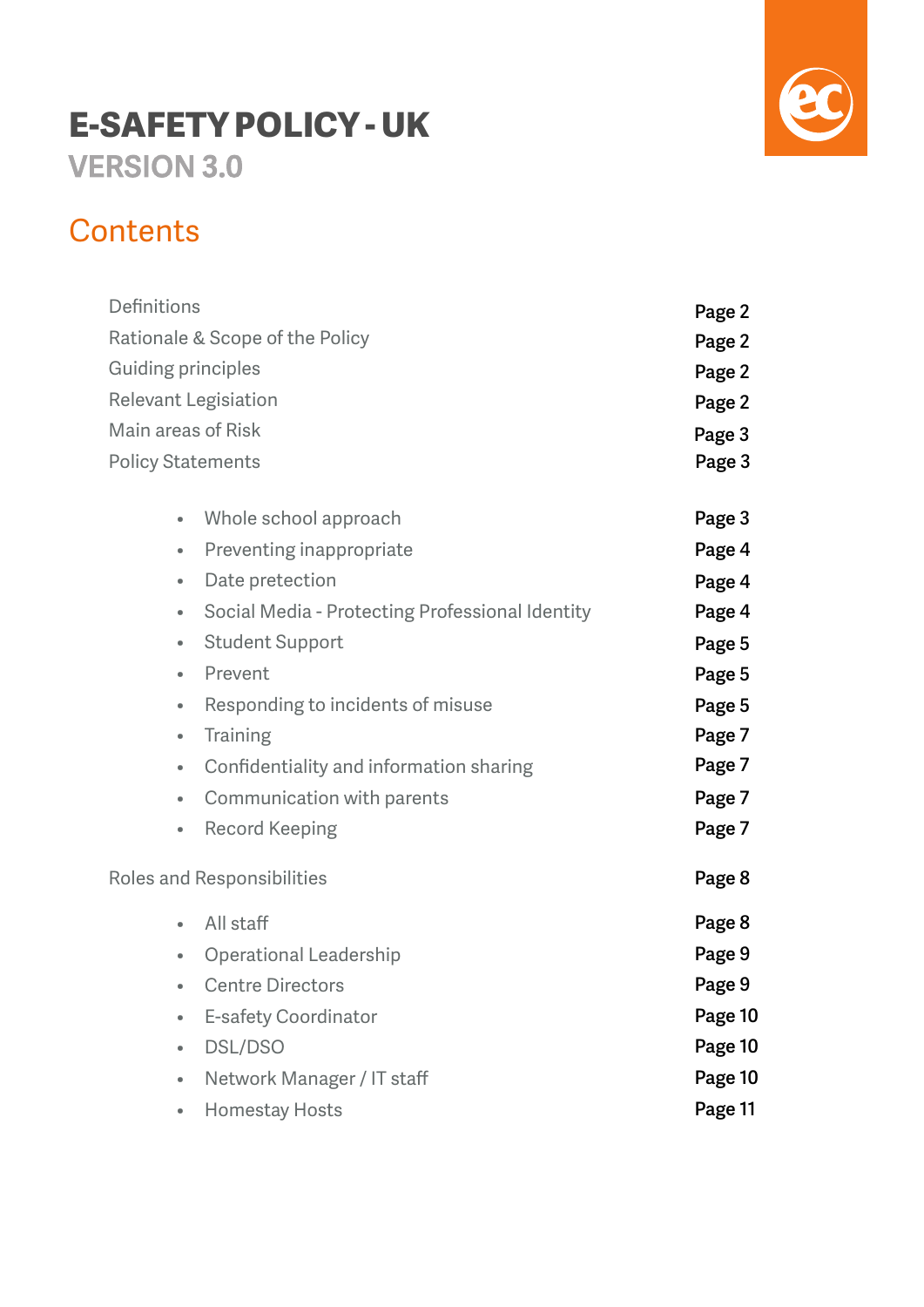

# **Definitions**

- Safeguarding is defined as: protecting children from maltreatment; preventing impairment of children's health or development; ensuring that children grow up in circumstances consistent with the provision of safe and effective care; and taking action to enable all children to have the best outcomes Keeping Children Safe in Education (KCSIE), 2016).
- Child Protection refers to the situation where a child is suffering significant harm, or is likely to do so, and action is required to protect that child.
- 'Children' includes everyone under the age of 18
- DSL: Designated Safeguarding Lead
- DSO: Designated Safeguarding Officer

# **Rationale & Scope of the Policy**

This policy applies to all members of the EC community (including staff, students, volunteers, visitors, partners) who work both inside and outside of EC premises, and sets out how the school discharges its responsibilities relating to safeguarding and promoting the welfare of students at the school. This E-safety policy has links with the wider safeguarding agenda; other relevant policies, external links and procedures are referenced on the last page. This policy will contribute to the safeguarding of pupils/students at EC schools by:

- Providing a clear plan for E-Safety at EC.
- Reducing the potential risks concerned with E-safety.Outlining responsibilities of all staff and specific roles.
- The establishment of a safe, resilient and robust safeguarding ethos in the school, built on mutual respect, and shared values.

# **Guiding principles**

independently

- E-safety is not an IT issue: it is a safeguarding issue
- Though safeguarding protocols and procedures protecting children and vulnerable adults are more stringent then in the past, new risks and challenges are ever present
- EC needs to balance its responsibilities in respect of safeguarding with the need to allow students (especially children) freedom to discover and develop and the ability to learn about risks

# **Relevant Legislation**

- Children Act 1989 and 2004
- Counter Terrorism and Security Act 2015
- The Prevent Duty Guidance 2015
- Working Together to Safeguard Children (2015), which sets out the multiagency working arrangements to safeguard and promote the welfare of children and young people and protect them from harm; in addition it sets out the statutory roles and responsibilities of schools.
- Keeping Children Safe in Education (2016) is statutory guidance issued by the Department for Education which all schools and colleges must have regard to when carrying out their duties to safeguard and promote the welfare of children.
- Data Protection Act 1998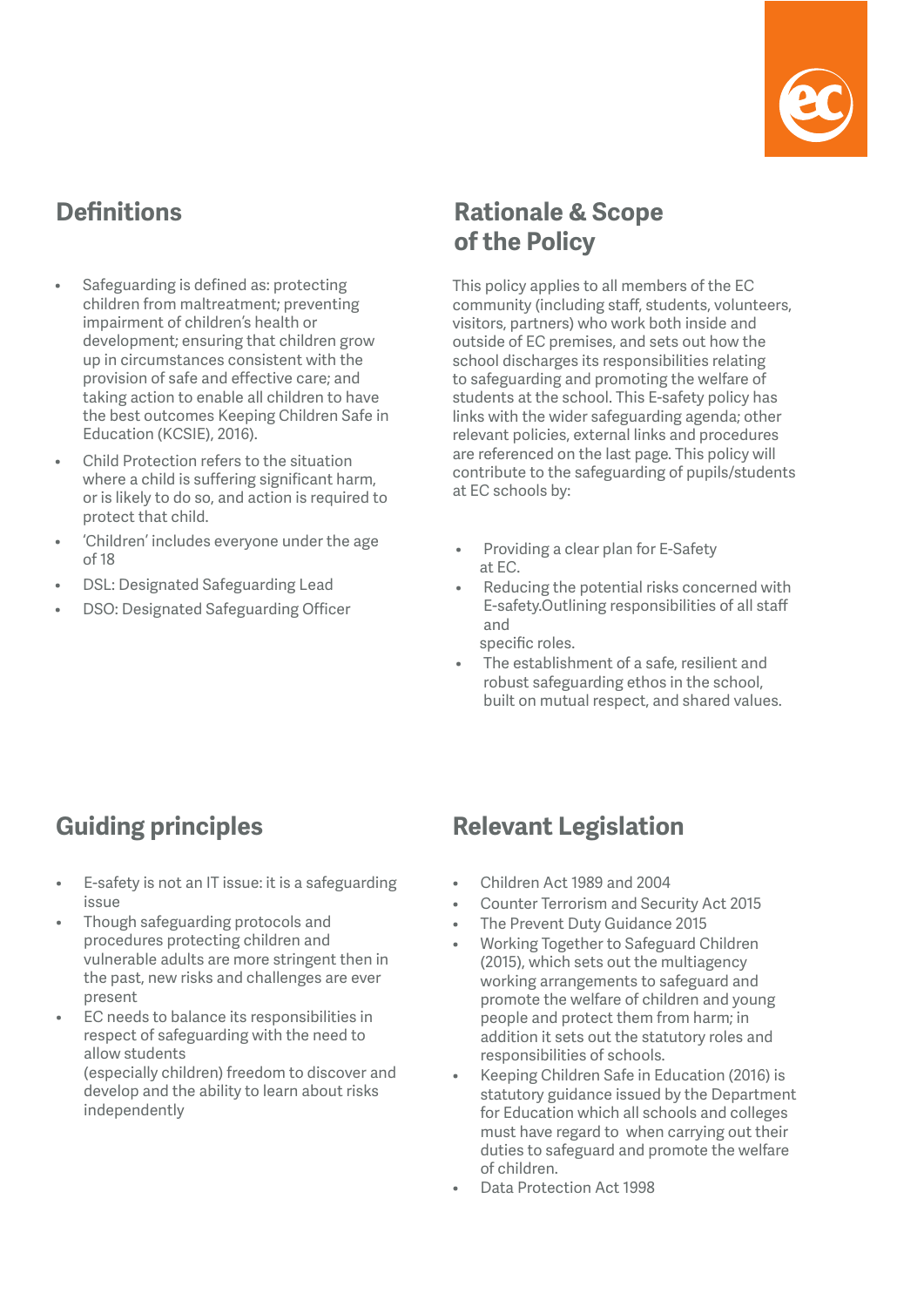

# **Main areas of Risk**

The main areas of risk identified are as follows:

- Exposure to inappropriate content, including online pornography, ignoring age ratings in games and film/video material leading to exposure to violence/sexual content/ strong and/or racist language, substance abuse.
- Inappropriate on-line contact with adults / strangers
- Websites promoting for example substance abuse/anorexia/self-harm/suicide
- Hate websites
- **Grooming**
- **Radicalisation**
- Cyber-bullying in all forms
- Identity theft (including 'frape' (hacking Facebook profiles)) and sharing passwords
- Privacy issues, including disclosure of personal information
- Digital footprint and online reputation
- Health and welfare (amount of time spent online Internet or gaming)
- Sexting (sending and receiving of personally intimate images) also referred to as SGII (selfgenerated indecent images)
- Copyright infringement (little care or consideration for intellectual property and ownership such as music and film)
- Content validation: checking authenticity and accuracy of online content

# Policy Statements

EC staff will take all reasonable precautions to ensure E-safety. However, owing to the international scale and linked nature of Internet content, the availability of mobile technologies and speed of change, it is not possible to guarantee that unsuitable material will never appear on an EC computer or mobile device. EC cannot accept liability for material accessed, or any consequences of Internet access.

### **1. Whole School Approach**

- 1.1 All policies which address issues of power and potential harm, for example an ti-bullying, equal opportunities, handling, positive behaviour, will be linked to ensure a whole school approach.
- 1.2 The E-safety policy cannot be separated from the general ethos of the school, which should ensure that students are treated with respect and dignity, taught to treat each other with respect, feel safe, have a voice, and are listened to.
- 1.3 Staff members working with children are advised to maintain an attitude of 'it could happen here' where E-safety is concerned. When concerned about the welfare of a child, staff members should always act in the best interests of the child.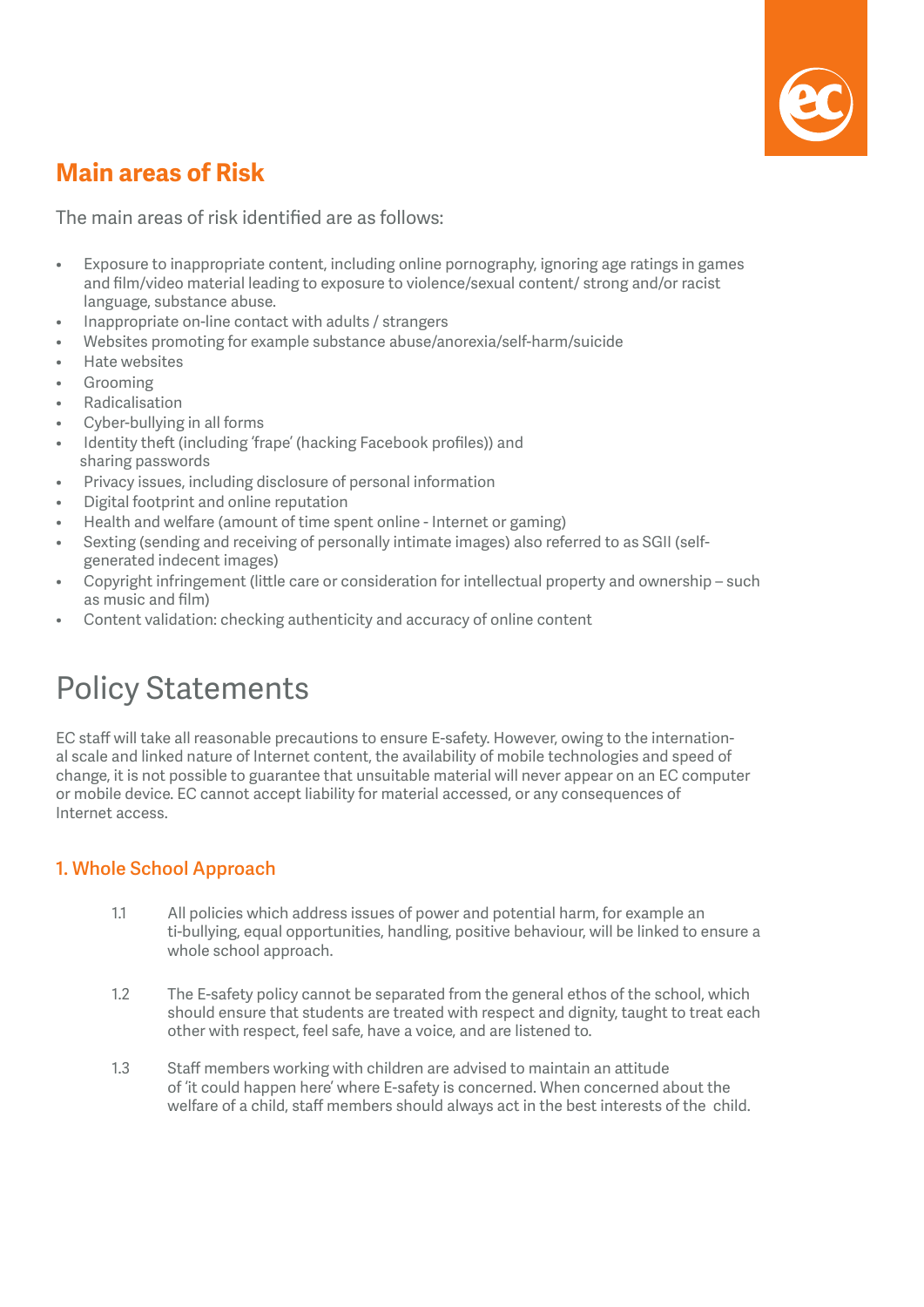

#### **2. Preventing inappropriate content**

2.1 All PCs on EC premises and the student Wi-Fi network in centres will be protected by secure firewalls that maintain a barred site list and, as far as possible, prevent anyone accessing inappropriate content online.

#### **3. Data Protection**

- 3.1 Personal data will only be recorded, processed, transferred and made available according to the Data Protection Act 1998 which states that personal data must be:
- 3.2 When personal data is stored on any portable computer system, memory stick or any other removable media:
	- 3.2..1 the data will be encrypted and password protected.
	- 3.2.2 the device will be password protected.
	- 3.2.3 the device will offer approved virus and malware checking software.
	- 3.2.4 the data will be securely deleted from the device, in line with EC policy once it has been transferred or its use is complete.

#### **4.Social Media - Protecting Professional Identity**

EC has a duty of care to provide a safe learning environment for students and staff. EC could be held responsible, indirectly for acts of their employees in the course of their employment. Staff members who harass, cyberbully, discriminate on the grounds of sex, race or disability or who defame a third party may render EC liable to the injured party.

Reasonable steps to prevent predictable harm must therefore be in place.

EC provides the following measures to ensure reasonable steps are in place to minimise risk of harm to students, staff and EC, through limiting access to personal information:

- 4.1 Staff handbook will include acceptable use.
- 4.2 Training to include; social media risks.
- 4.3 Clear reporting guidance will be issued to staff, including responsi bilities, procedures and sanctions.
- 4.4 EC's use of social media for professional purposes will be checked to ensure compllance with the Social Media, Data Protection, Communications, Digital Image and Video Policies and legislation.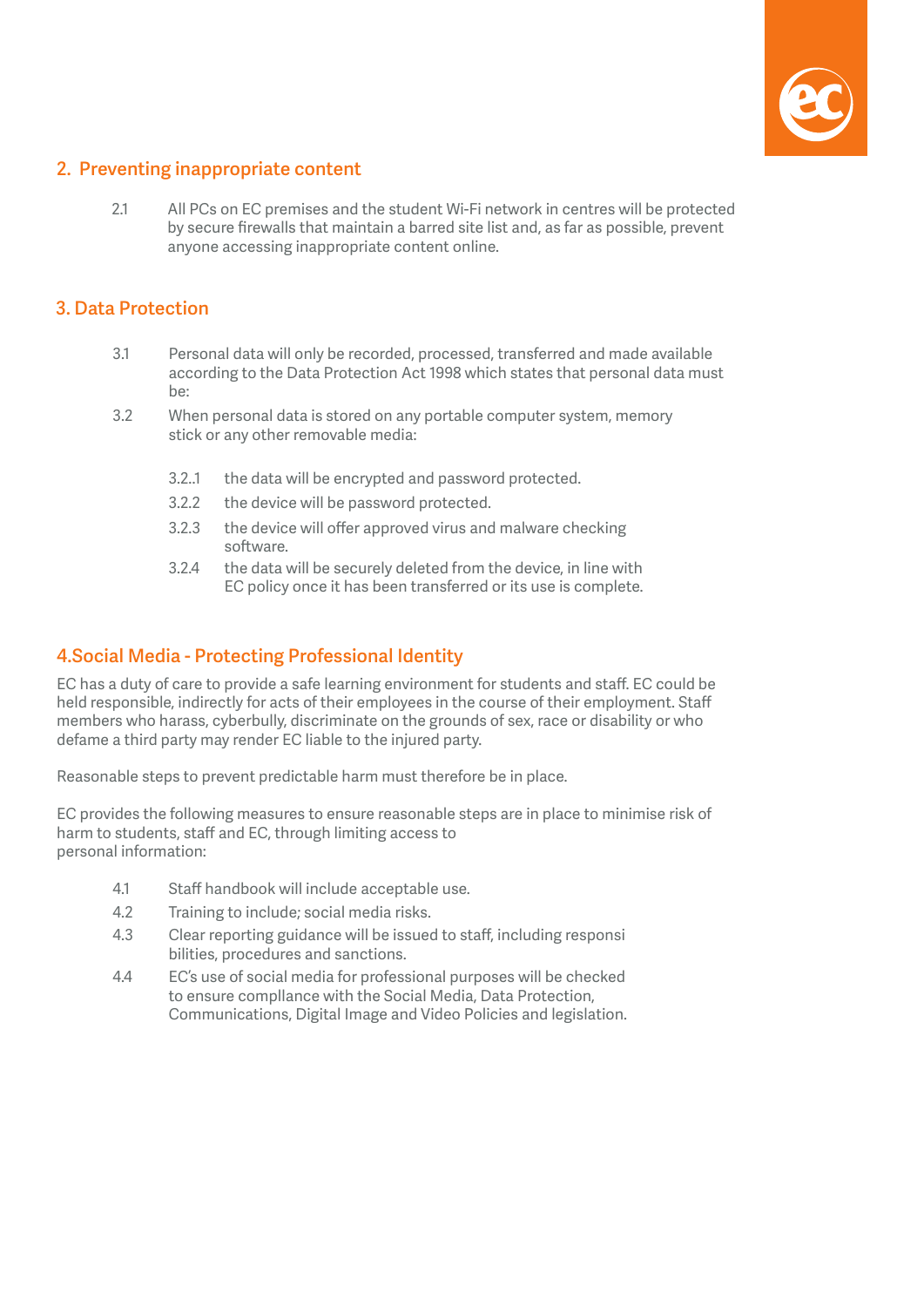

#### **5.Student Support**

#### **EC will:**

| 5.1 | EC will establish and maintain an ethos where students feel secure |
|-----|--------------------------------------------------------------------|
|     | and are en couraged to talk, and are listened to.                  |

- 5.2 Centres will ensure students know that there are people in the school whom they can approach if they are worried or in difficulty
- 5.3 Offer advice on E-safety as well as advice about what to do if in the event of receiving unwanted contact online or via text, during weekly meetings with students under 18.
- 5.4 Opportunities will be provided for students to develop skills, con cepts, attitudes and knowledge that promote their E-safety.
- 5.5 EC has a Code of Conduct for students, that will include advice on E-safety.

#### **6.Prevent**

EC understands its responsibilities under the Counter Terrorism & Securities Act 2015 to prevent people of all ages being radicalised or drawn into terrorism. EC recognises that E-safety is paramount in this area and seeks to meet its obligations in the ways shown below:

- 8.1 EC will nominate a person who will liaise with the Centre Directors and other staff about issues to do with protecting students and staff from radicalisation.
- 8.2 Responsibility for ensuring the PREVENT policy is carried out lies with the Centre Director and/or Prevent Lead Contact, whose duties are to ensure that the centre and its staff respond to preventing radicalisation on a day-to-day basis, ensure that

#### **7.Responding to incidents of misuse**

- 7.1 Staff and pupils are to be given information about infringements in use and possible sanctions, including:
	- Interview/counselling by DOS / Centre Director
	- Informing parents or guardians in the case of under 18s
	- Removal of Internet or computer access for a period
	- Referral to Police / relevant authorities
- 7.2 If there is any suspicion that web site(s) concerned may contain child abuse images, or if there is any other suspected illegal activity, staff are to refer to the right hand side of the Flowchart (below) for respond ing to online safety incidents and report immediately to the police.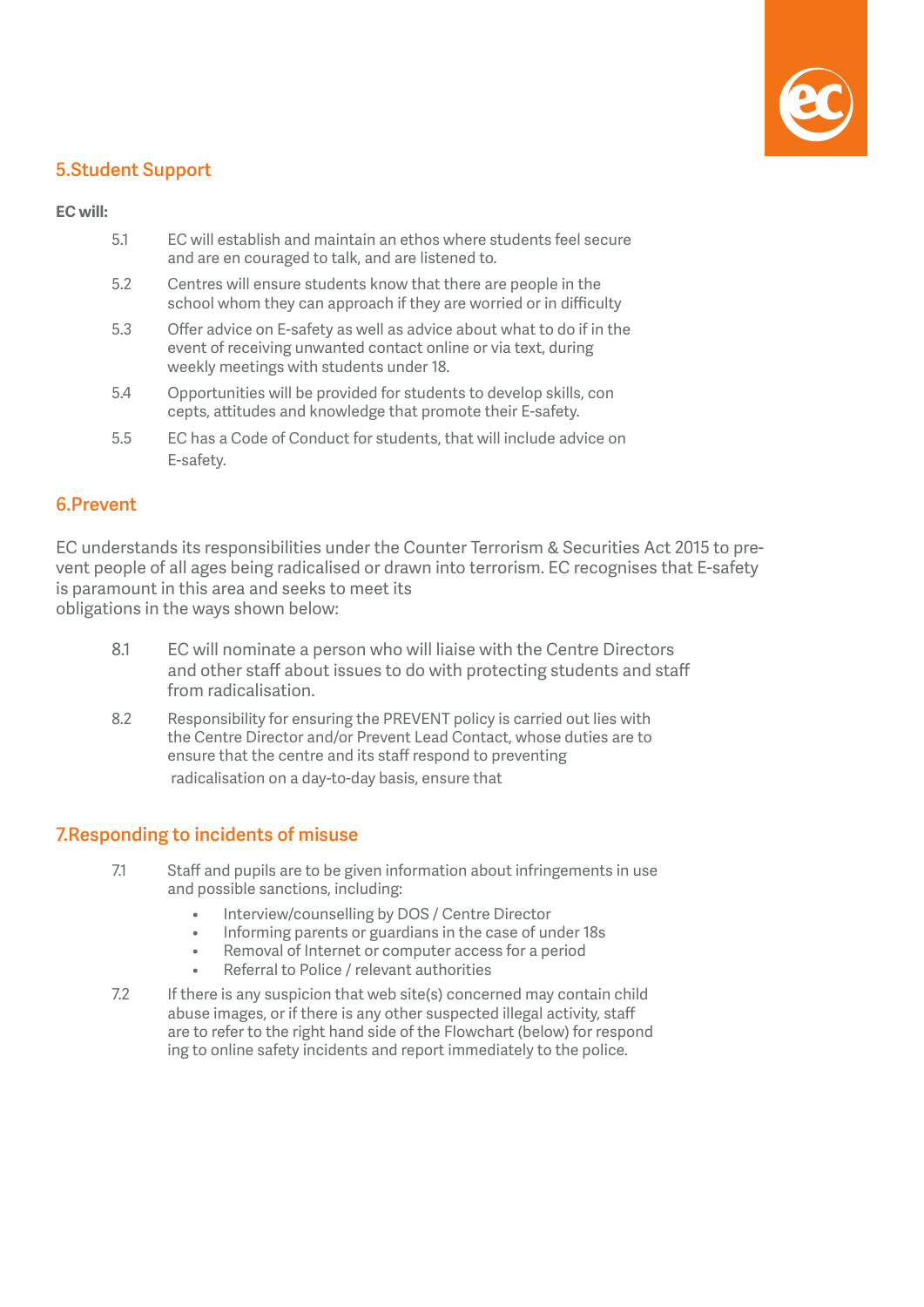

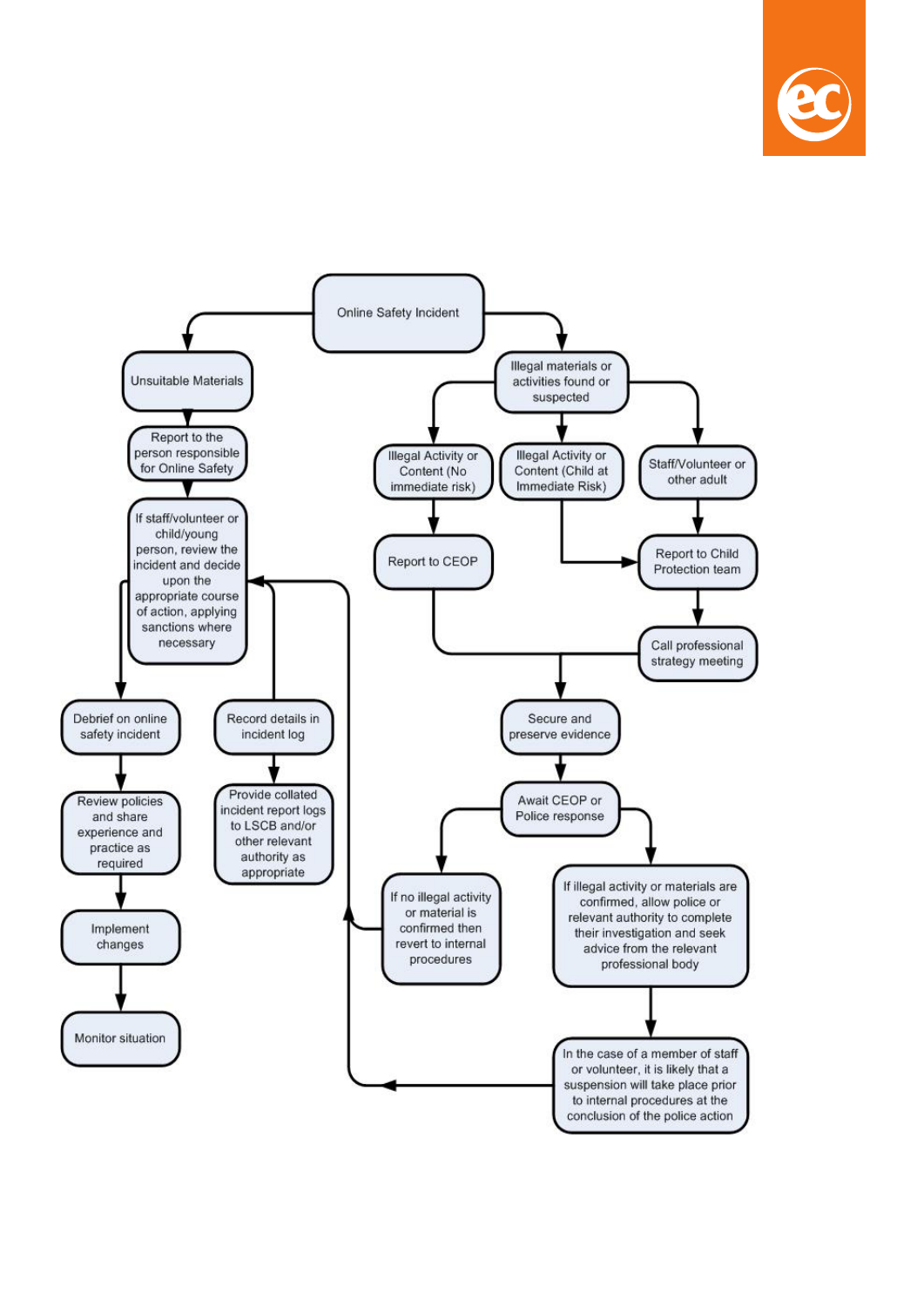

### **8. Training**

- 8.1 All staff members will receive appropriate E-safety training, which is regularly updated. In addition, all staff should receive E-safety updates (for example, via email, e-bulletins and staff meetings), as required, but at least annually, to provide them with relevant skills and knowledge on E-safety.
- 8.2 Whistle blowing procedures will be covered in whole school training so that staff know what to do if they have concerns relating to E-safety practice within the school.
- 8.3 All training will be effective and comply with the law at all times.
- 8.4 The E-safety Coordinator, DSL, and any deputy DSOs, will undergo training to provide them with the knowledge and skills required to carry out their E-safety roles. The training will be updated every two years.
- 8.5 Online safety training for staff will be integrated, aligned and con sidered as part of the overarching safeguarding approach.

## **9. Confidentiality and information sharing**

- 9.1 To ensure confidentiality, Information will only be shared appropriately.
- 9.2 Information about a student will be disclosed to members of staff on a need to know basis only.

### **10. Communication with parents**

10.1 Wherever possible undertake appropriate discussion with parents unless the circumstances preclude this action.

#### **11. Record Keeping**

#### **EC will:**

- 11.1 Keep clear detailed written records of concerns about E-safety (noting the date, event and action taken), even where there is no need to refer the matter to local authorities immediately.
- 11.2 Ensure all records are kept securely.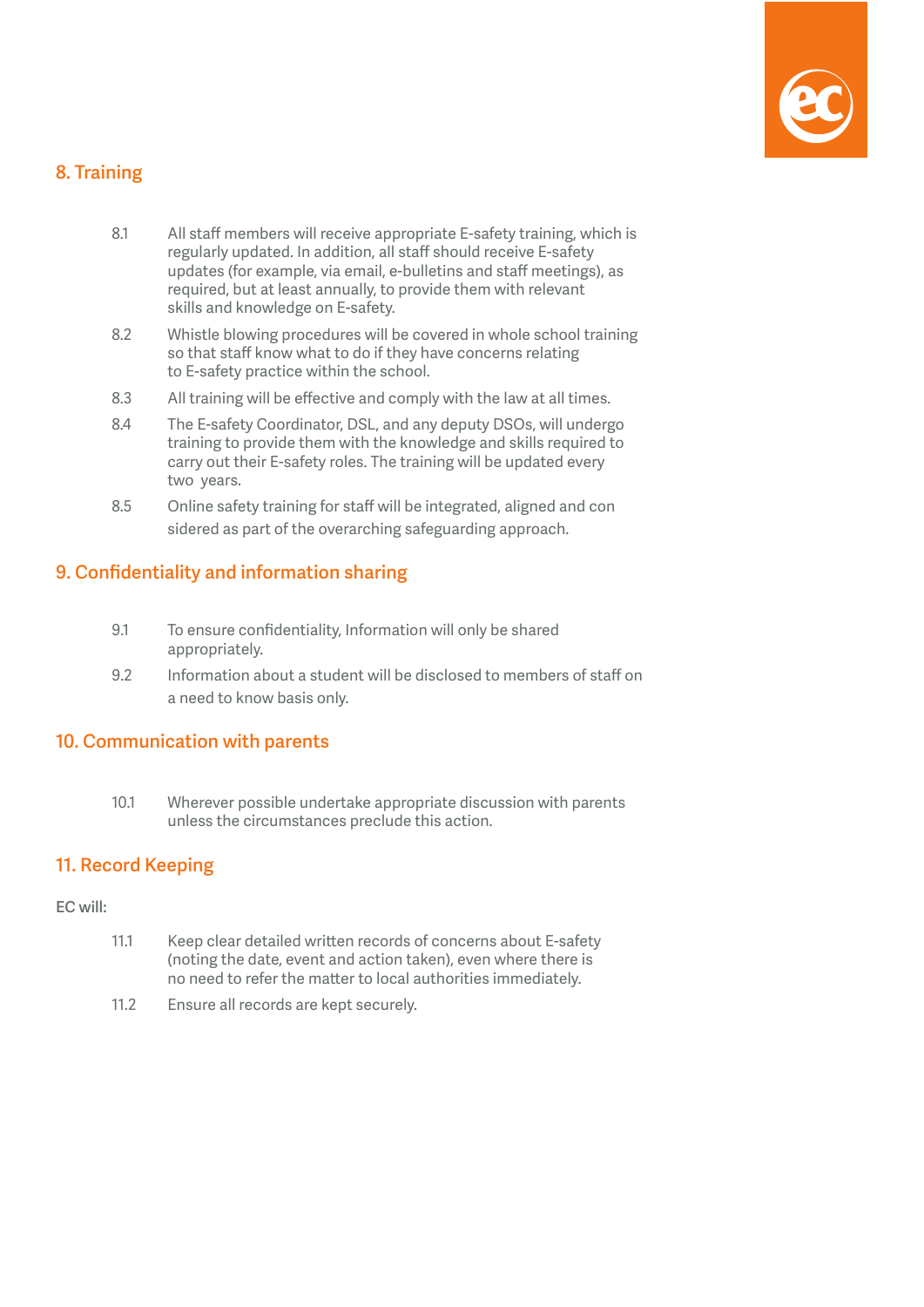

# **Roles and Responsibilities**

The following section outlines the roles and responsibilities of all EC staff together with role specific responsibilities in relation to this policy.

### **All staff**

All staff should be made aware of their responsibility to maintain confidentially and aware of their duties to report and record any E-safety concerns they may have in accordance with centre E-safety, safeguarding and child protection procedures.

All staff need to be aware of the systems within EC which support E-safety, safeguarding and child protection – this forms part of the induction process but also on-going training which is regularly updated.

All staff will:

- Read, understand and help promote EC's E-safety policies and guidance.
- Understand and adhere to EC's Acceptable Use Policy.
- Be aware of E-safety issues related to the use of mobile phones, cameras and hand held devices and monitor their use and implement current EC policies with regard to these devices.
- Report any suspected misuse or problem to the E-safety coordinator/DSL.
- Maintain an awareness of current E-safety issues and guidance e.g. through CPD.
- Model safe, responsible and professional behaviours in their own use of technology.
- Ensure that any digital communications with pupils should be on a professional level and only through school based systems, never through personal mechanisms, e.g. email, text, mobile phones etc.
- At all times take care to ensure the safe keeping of student/staff personal data, minimizing the risk of its loss or misuse.
- Use student/staff personal data only on secure password protected computers and other devices, ensuring that they are properly "logged-off" at the end of any session in which they are using student/staff personal data.
- Transfer student/staff personal data using encryption and secure password protected devices only.
- Adhere to standards listed above when staff/student personal data is stored on any portable computer system.
- Not engage in online discussion on personal matters relating to members of the EC community
- Not attributed any personal opinions posted online to EC
- Ensure security settings on personal social media profiles are regularly checked to minimise risk of loss of personal information.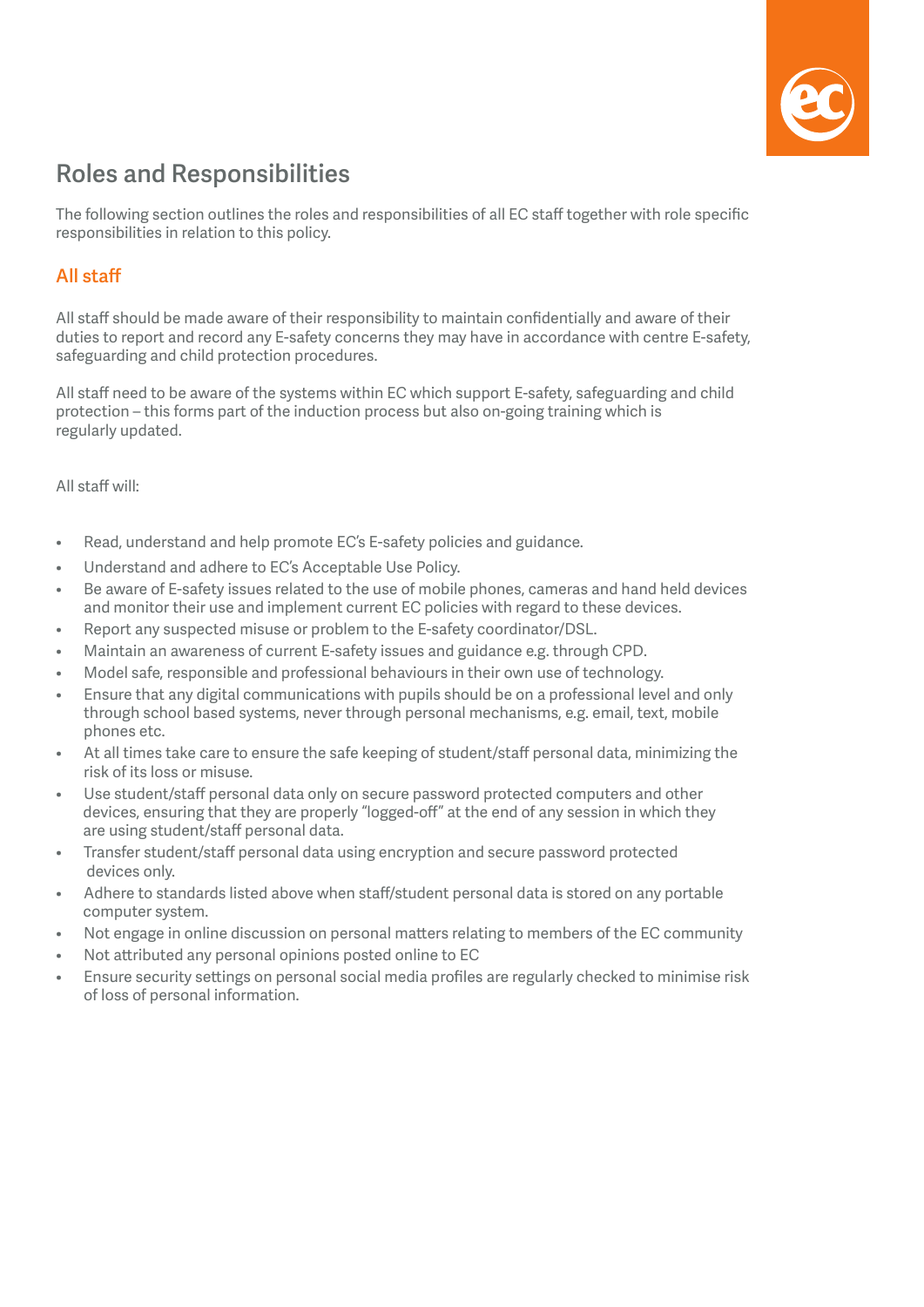

### **Operational Leadership**

The Operational leadership is responsible for the approval of and reviewing the effectiveness of this policy. This will be carried out through the receiving of regular information regarding E-safety incidents and monitoring reports.

The Operational leadership will ensure that:

- EC has an E-safety policy in accordance with relevant legislation and this is reviewed annually.
- EC operates, "safer recruitment" procedures and ensures that appropriate checks are carried out on all new staff and relevant volunteers.
- A member of each centre's senior leadership team is appointed as the E-safety Coordinator.
- E-safety Coordinators attend appropriate refresher training every two years.
- Centres remedy any deficiencies or weaknesses brought to their attention without delay.
- Centres have procedures for dealing with allegations/issues of E-safety or misuse.
- A member of the Operational Leadership is appointed with a specific brief for safeguarding and child protection and E-safety, and will liaise with the Centre Directors and DSLs. The role is s trategic rather than operational – they will not be involved in concerns about individual pupils/students.
- The member of the Operational Leadership nominated to be responsible for safeguarding will be responsible for liaising with the local authority and other partner agencies in the event of allegations of abuse being made against the Centre Director.

## **Centre Director**

Each EC Centre Director has a duty of care to ensure the safety (including E-safety) of members of the school community, though the day to day responsibility for E-safety may be delegated to the E-safety Co-ordinator / DSL.

The Centre Director will:

- Take overall responsibility for E-safety provision in the centre
- Take overall responsibility for data and data security in the centre
- Ensure the centre uses an approved, filtered Internet Service, which complies with current statutory requirements e.g. KCSIE
- Be responsible for ensuring that staff receive suitable training to carry out their E-safety roles and to train other colleagues, as relevant
- There is a system in place to allow for monitoring and support of those in school who carry out the internal E-safety monitoring role. This is to provide a safety net and also support those staff members who take on important monitoring roles
- Hold regular reviews with the E-safety Co-ordinator / DSL including:
	- o E-safety incident logs o filtering / change control logs
- The Centre Director and (at least) another member of staff are aware of the procedures to be followed in the event of a serious E-safety allegation being made against a member of staff. (see flow chart on dealing with E-safety incidents – included in a later section – "Responding to incidents of misuse" and relevant Local Authority HR / other relevant body disciplinary procedures)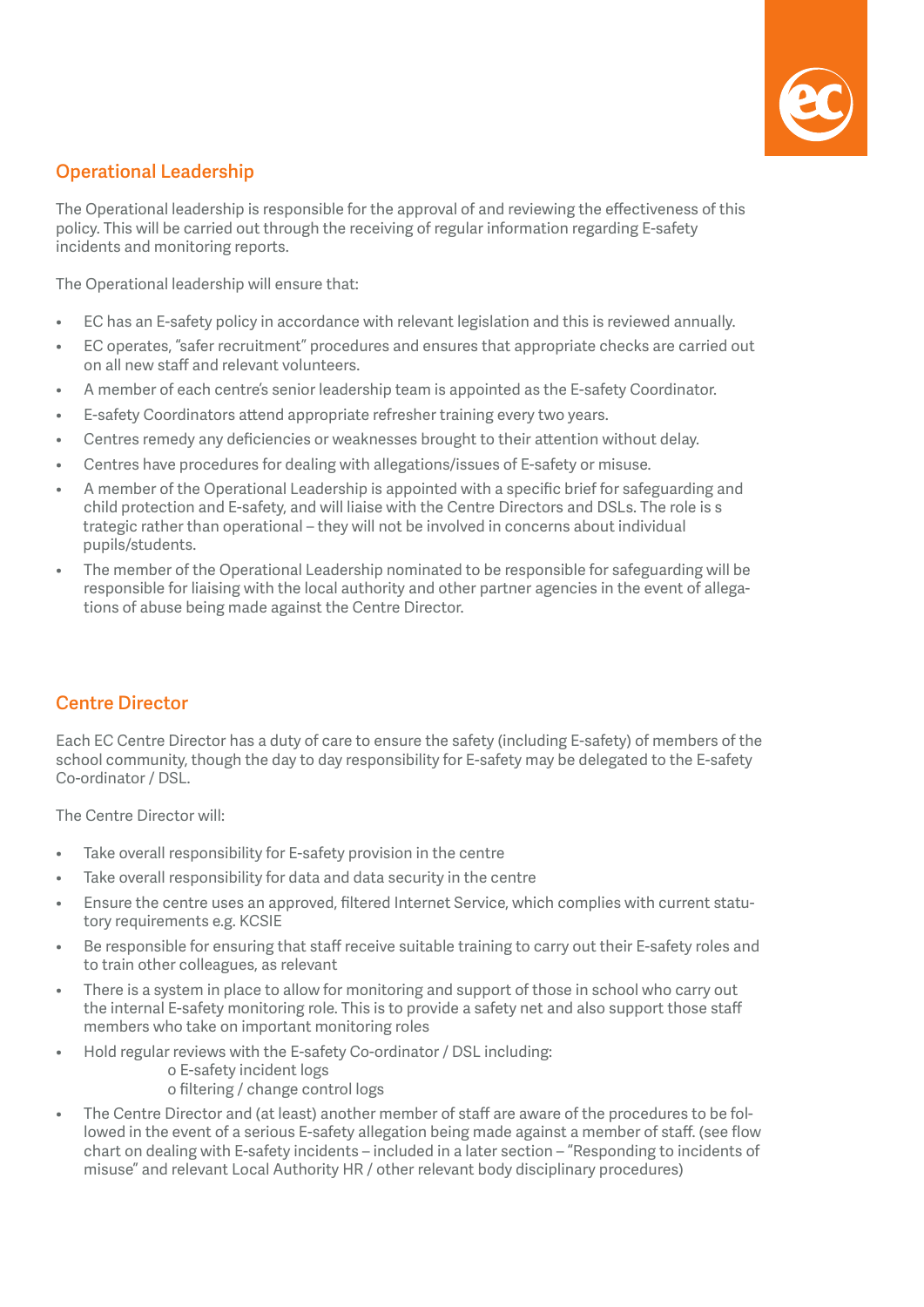

## **E-safety Coordinator**

Each EC centre will have a named member of staff with day to day responsibility for E-safety. Centres may choose to combine this with the Designated Safeguarding Officer (DSO) / Designated Safeguarding Lead (DSL) role.

Where possible, centres will appoint a staff member with a child welfare background, preferably with good knowledge and understanding of new technologies.

#### Each E-safety Coordinator / DSL will:

- Take day to day responsibility for E-safety issues and have a leading role in establishing and reviewingthe school E-safety procedures
- Ensure that all centre staff are aware of the procedures that need to be followed in the event of an E-safety incident taking place
- Provide training and advice for staff
- Liaise with the Local Authority / relevant body
- Liaise with EC technical staff
- Receive reports of E-safety incidents and create a log of incidents to inform future E-safetydevelopments
- Attend relevant meetings
- Report regularly to the Centre Director on E-safety issues

### **DSL/DSO**

EC recognises that technology provides additional means for child protection issues to develop. The DSLs/DSO will:

- Be trained in E-safety issues and be aware of the potential for serious child protection / safeguardingissues to arise from the risk areas listed above.
- Liaise with the Centre Director and E-safety Coordinator over E-safety matters in the school

### **Network Manager / IT staff**

The Network Manager / IT Staff will ensure:

- That EC's technical infrastructure is secure with 3 layers of anti-virus: on desktops, on perimeterconnections and on email.
- That all data held on pupils on the school office machines have appropriate access controls in placewith structured permission on the company SharePoint and restricted shared folders at local level.
- That provision exists for intrusion detection and malicious attack detection (e.g. keeping virusprotection up to date)
- That access controls / encryption exist to protect personal and sensitive information held on school-owned devices
- That the use of the network / internet / Virtual Learning Environment / remote access / email is loggedin order that any misuse / attempted misuse can be recorded.
- That appropriate backup procedures exist so that critical information and systems can be recovered inthe event of a disaster
- Relevant IT staff keep up to date with the school's E-safety policy and technical information